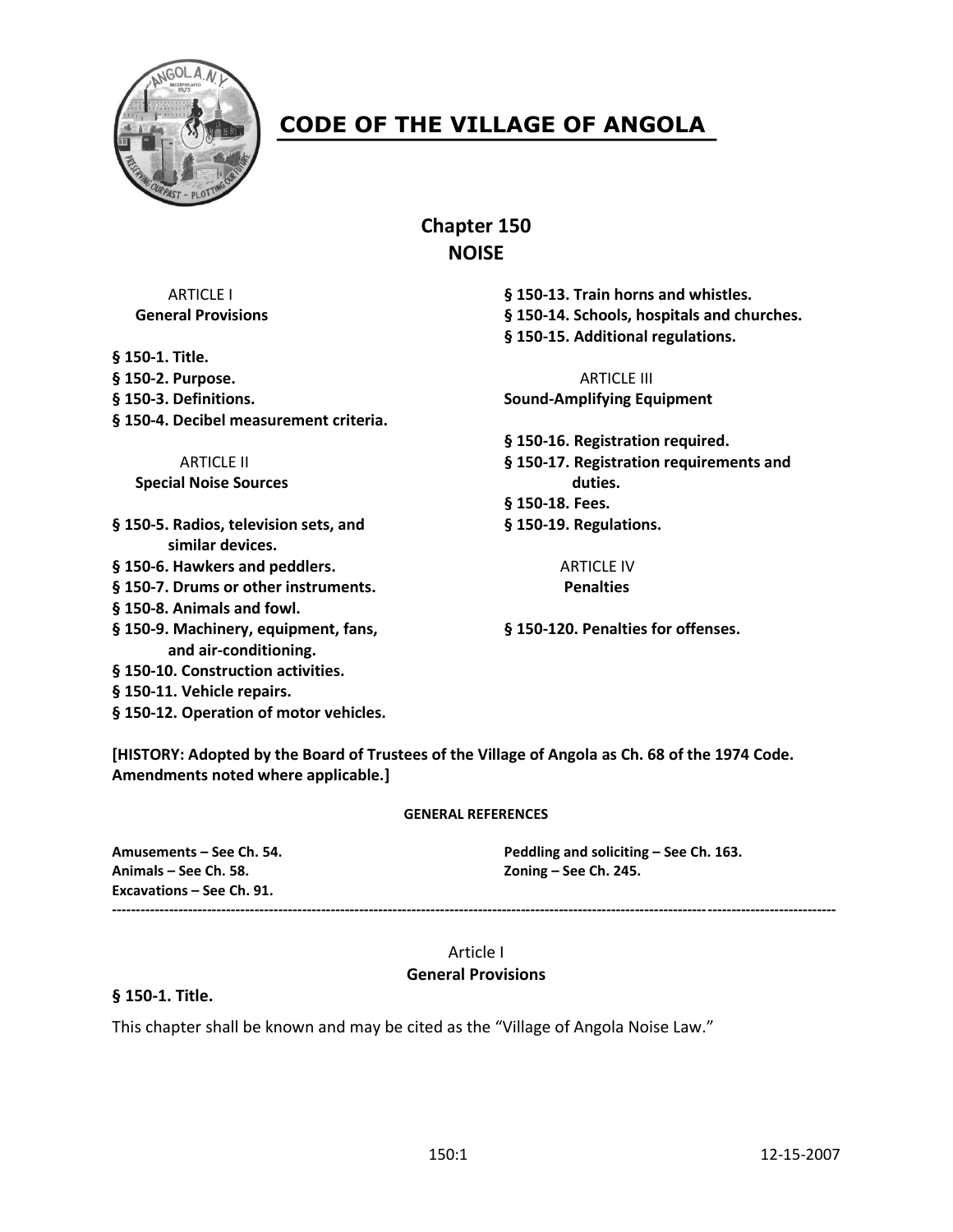#### **§ 150-2. Purpose.**

The purpose of this chapter is to prevent the making, creation or maintenance of excessive, unnecessary, unnatural or unusally loud noises which are prolonged, unusual and unnatural in their time, place and use and which are a detriment to public health, peace, welfare, or good order.

### **§ 150-3. Definitions.**

As used in this chapter, unless the context otherwise clearly indicates, the words and phrases used in this chapter are defined as follows:

A-BAND LEVEL – The total sound level of all noise, as measured with a sound-level meter using the A-weighing network. The unit is dBA.

AMBIENT NOISE – The all-encompassing noise associated with a given environment, usually being a composite of sounds with many sources near and far.

BAND-PRESSURE LEVEL – The sound-pressure level for the sound contained within the restricted band.

COMMERCIAL PURPOSE – The use, operation, or maintenance of any sound-amplifying equipment for the purpose of advertising any business or any goods or any services, or for the purpose of attracting the attention of the public to or advertising for, or soliciting patronage or customers to or for, any performance, show, entertainment, exhibition, or event, or for the purpose of demonstrating any such sound equipment.

CYCLE – The complete sequence of values of a periodic quantity which occurs during a period.

DECIBEL (Db) – A unit of level which denotes the ratio between two quantities which are proportional to power; the numbers of decibels corresponding to the ratio of two amounts of power is 10 times the logarithm to the base 10 of this ratio.

EMERGENCY WORK – Work made necessary to restore property to a safe condition following a public calamity or work required to protect persons or property from an imminent exposure to danger.

FREQUENCY – The reciprocal of the primitive period. The unit is the cycle per unit time and shall be specified.

MICROBAR – A unit of pressure commonly used in acoustics, equal to one dyne per square centimeter.

MOTOR VEHICLES – Include but shall not be limited to minibikes and go-carts.

NONCOMMERCIAL PURPOSE – The use, operation, or maintenance of any sound equipment for other than a commercial purpose. Noncommercial purpose shall mean and include, but shall not be limited to, philanthropic, political, patriotic, and charitable purposes.

PERIOD – The smallest increment of time for which the function repeats itself.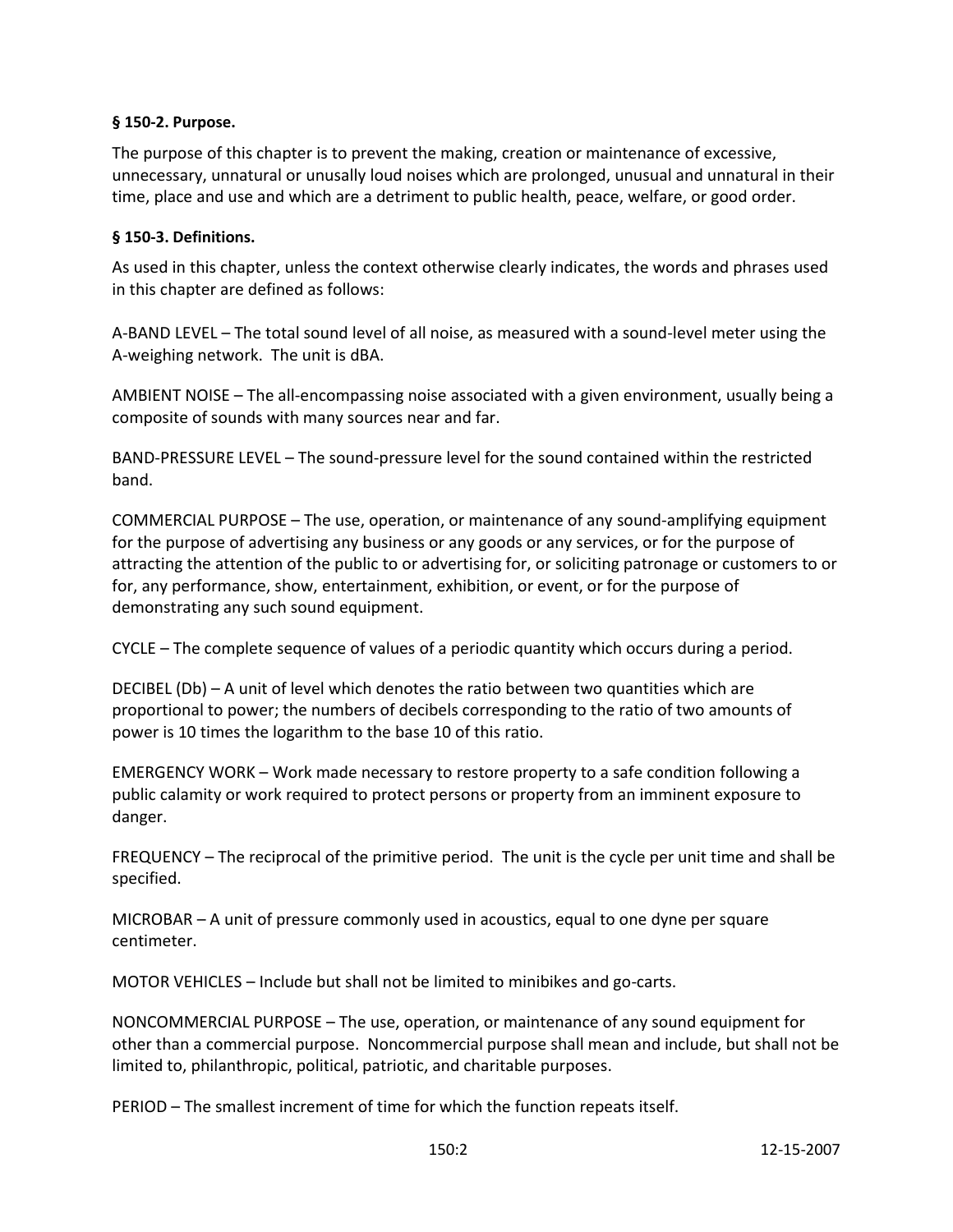PERIODIC QUANTITY – Oscillating quantity, the values of which recur for equal increments of time.

SOUND-AMPLIFYING EQUIPMENT – Any machine or device for the amplification of the human voice, music, or any other sound. Sound-amplifying equipment shall not include standard automobile radios when used and heard only by the occupants of the vehicle in which the automobile radio is installed. Sound-amplifying equipment, as used in this chapter, shall not include warning devices on authorized emergency vehicles or horns or other warning devices on any vehicle used only for traffic safety purposes.

SOUND ANALYZER – A device for measuring the band-pressure level or pressure-spectrum level of a sound as a function of frequency.

SOUND-LEVEL METER – An instrument, including a microphone, an amplifier, an output meter, and frequency-weighing networks for the measurement of noise and sound levels in a specified manner.

SOUND-PRESSURE LEVEL – Twenty times the logarithm to the base 10 of the ratio of the pressure of this sound to the reference pressure, which reference pressure shall be explicitly stated.

SOUND TRUCK – Any motor vehicle, or any other vehicle regardless of motive power, whether in motion or stationary, having mounted thereon or attached thereto any sound-amplifying equipment.

SPECTRUM – A description of its resolution into components, each of a different frequency.

#### **§ 150-4. Decibel measurement criteria.**

Any decibel measurement made pursuant to the provisions of this chapter shall be based on a reference sound pressure of 0.0002 microbars, as measured in any octave band with center frequency, in cycles per second, as follows: 63, 125, 250, 500, 1,000, 2,000, 4,000, and 8,000, or as measured with a sound-level meter using the A-weighting.

#### Article II **Special Noise Sources**

#### **§ 150-5. Radios, television sets, and similar devices.**

- A. Use restricted. It shall be unlawful for any person within any residential zone of the Village to use or operate any radio receiving set, musical instrument, phonograph, television set, or other machine or device for the producing or reproducing of sound (between the hours of 10:00 p.m. of one day and 7:00 a.m. of the following day) in such a manner as to disturb the peace, quiet, and comfort of neighboring residents or any reasonable person of normal sensitiveness residing in the area.
- B. Prima facie violation. Any noise exceeding the ambient noise level at the property line of any property (or, if a condominium or apartment house, within any adjoining apartment)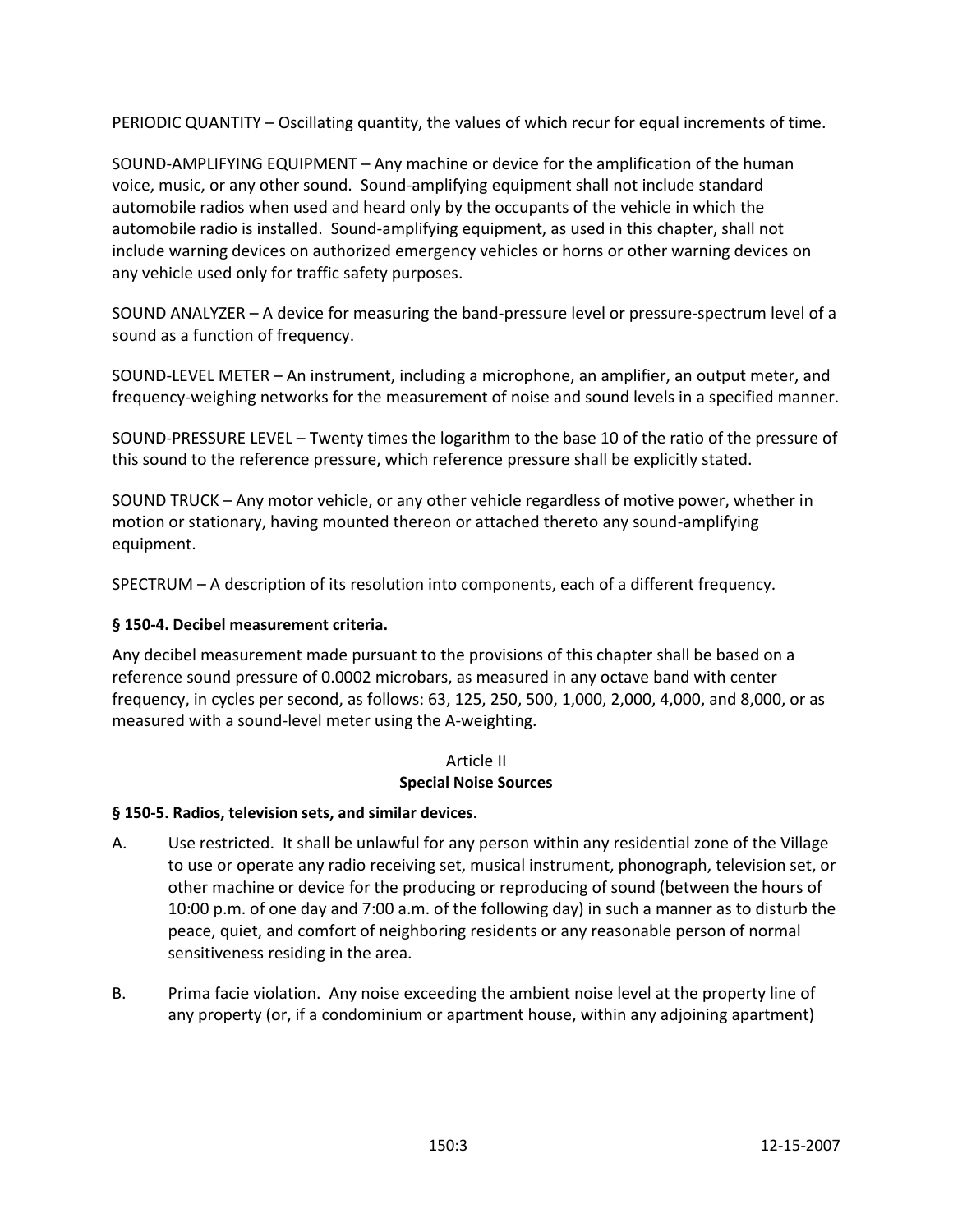By more than five decibels shall be deemed to be prima facie evidence of a violation of the provisions of this section.

# **§ 150-6. Hawkers and peddlers.**

It shall be unlawful for any person within the Village to sell anything by outcry within any area of the Village zoned for residential use. The provisions of this section shall not be construed to prohibit the selling by outcry of merchandise, food, and beverages at licensed sporting events, parades, fairs, circuses, and other similar licensed public entertainment events.

## **§ 150-7. Drums or other instruments.**

It shall be unlawful for any person to use any drum or other instrument or device of any kind for the purpose of attracting attention by the creation of noise within the Village. This section shall not apply to any person who is a participant in a school band or duly authorized parade or who has been otherwise duly authorized to engage in such conduct.

## **§ 150-8. Animals and fowl.**

It shall be unlawful for any person to keep or maintain, or permit the keeping of, upon any premises owned, occupied, or controlled by such person, any animal or fowl otherwise permitted to be kept which, by any sound, cry, or behavior, shall cause annoyance or discomfort to a reasonable person of normal sensitiveness in any residential neighborhood.

# **§ 150-9. Machinery, equipment, fans, and air-conditioning.**

It shall be unlawful for any person to operate machinery, equipment, pump, fan, air-conditioning apparatus, or similar mechanical device in any manner so as to create any noise level at the property line of any property to exceed the ambient noise level by more than five decibels, based on a reference sound pressure of 0.0002 microbars, as measured in any octave band center frequency, in cycles per second, as follows: 63, 125, 250, 500, 1,000, 2,000, 4,000, and 8,000, and for the combined frequency bands, A-band.

## **§ 150-10. Construction activities.**

It shall be unlawful for any person within a residential zone, or within a radius of 500 feet therefrom, to operate equipment or perform any outside construction or repair work on buildings, structures, or projects or to operate any pile driver, steam shovel, pneumatic hammer, derrick, steam or electric hoist, or other construction-type devise, except to perform emergency work, between the hours of 10:00 p.m. of one day and 7:00 a.m. of the next day in such a manner that a reasonable person of normal sensitiveness residing in the area is caused discomfort or annoyance.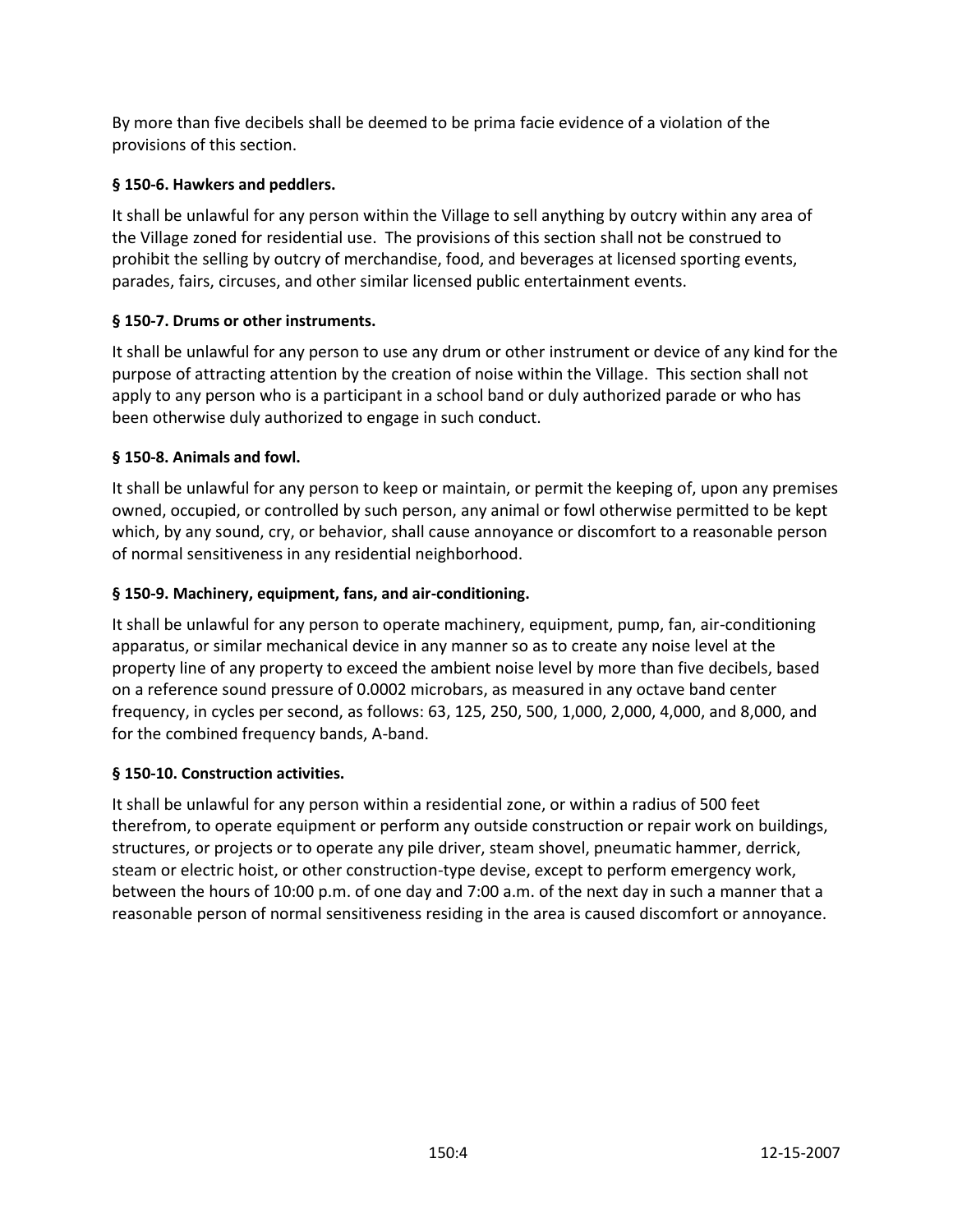## **§ 150-11. Vehicle repairs.**

It shall be unlawful for any person within any residential area of the Village to repair, rebuild, or test any motor vehicle (between the hours of 10:00 p.m. of one day and 7:00 a.m. of the next day) in such a manner that a reasonable person of normal sensitiveness residing in that area is caused discomfort or annoyance.

## **§ 150-12. Operation of motor vehicles.**

It shall be unlawful for any person to operate any motor vehicle in such a manner as to cause the tires thereon to emit a squealing noise so that a reasonable person of normal sensitiveness residing in the area is caused discomfort or annoyance.

### **§ 150-13. Train horns and whistles.**

It shall be unlawful for any person to operate or sound, or cause to be operated or sounded (between the hours of 10:00 p.m. of one day and 7:00 a.m. of the next day), a train horn or train whistle which creates a noise in excess of 89 dBA at any place or point 300 feet or more distant from the source of such sound.

### **§ 150-14. Schools, hospitals and churches.**

It shall be unlawful for any person to create any noise on any street, sidewalk, or public place adjacent to any school, institution of learning, or church which the same is in use or adjacent to any hospital, which noise unreasonably interferes with the workings of such institution or which disturbs or unduly annoys patients in the hospital, provided that conspicuous signs are displayed in such streets, sidewalks or public places indicating the presence of a school, church, or hospital.

#### **§ 150-15. Additional regulations.**

It shall be unlawful for any person to willfully make or continue, or cause to be made or continued, any loud, unnecessary, or unusual noise which disturbs the peace or quiet of any neighborhood or which causes discomfort or annoyance to any reasonable person of normal sensitiveness residing in the area. The standards which shall be considered in determining whether a violation of the provisions of this section exists shall include but not be limited to the following:

- A. The volume of the noise.
- B. The intensity of the noise.
- C. Whether the nature of the noise is usual or unusual.
- D. Whether the origin of the noise is natural or unnatural.
- E. The volume and intensity of the background noise, if any.
- F. The proximity of the noise to residential sleeping facilities.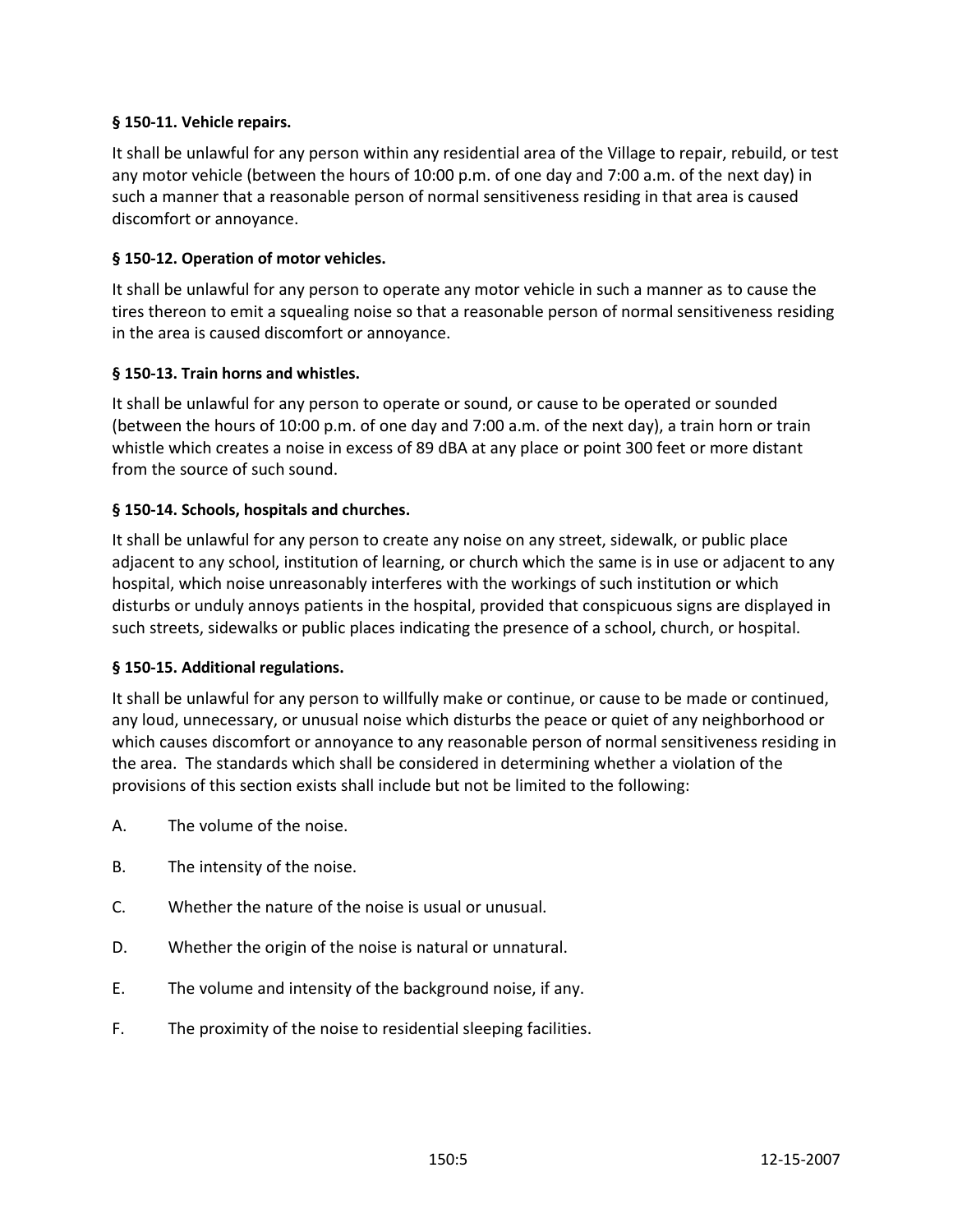- G. The nature and zoning of the area within which the noise emanates.
- H. The density of the inhabitation of the area within which the noise emanates.
- I. The time of the day or night the noise occurs.
- J. The duration of the noise.
- K. Whether the noise is recurrent, intermittent, or constant.
- L. Whether the noise is produced by a commercial or noncommercial activity.

#### Article III **Sound-Amplifying Equipment**

### **§ 150-16. Registration required.**

It shall be unlawful for any person, other than personnel of law enforcement or governmental agencies, to install, use or operate within the Village a loudspeaker or sound-amplifying equipment, in a fixed or movable position or mounted upon any sound truck, for the purpose of giving instructions, directions, talks, addresses, lectures, or transmitting music to any persons or assemblages of persons in or upon any street, alley, sidewalk, park, place, or public property without first filing a registration statement and obtaining approval thereof as set forth in this article.

#### **§ 150-17. Registration requirements and duties.**

- A. Registration statements; filing. Every user of sound-amplifying equipment shall file a registration statement with the Village Clerk 21 days prior to the date on which the soundamplifying equipment is intended to be used (but the Clerk, in his discretion, may waive the time period), which statement shall contain the following information:
	- (1) The name, address and telephone number of both the owner and user of the soundamplifying equipment.
	- (2) The maximum sound-producing power of the sound-amplifying equipment, which shall include the wattage to be used, the volume, in decibels, of sound which will be produced, and the approximate distance for which sound will be audible from the sound-amplifying equipment.
	- (3) The license and motor number if a sound truck is to be used.
	- (4) A general description of the sound-amplifying equipment which is to be used.
	- (5) Whether the sound-amplifying equipment will be used for commercial or noncommercial purposes.
- B. Registration statements; approval. The Village Clerk shall return to the applicant an approved certified copy of the registration statement, unless he finds that: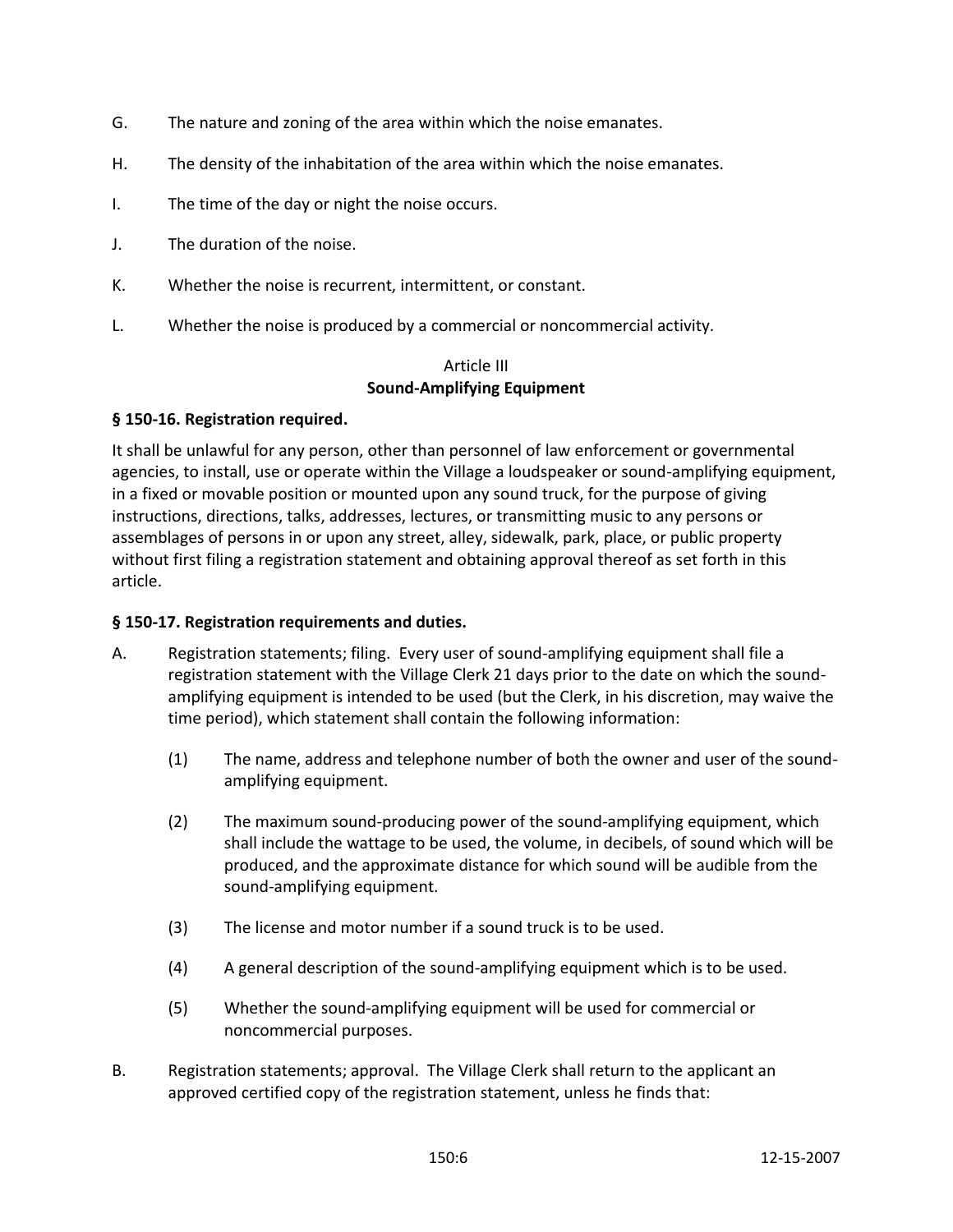- (1) The conditions of the motor vehicle movement are such that use of the equipment would constitute a detriment to traffic safety;
- (2) The conditions of pedestrian movement are such that use of the equipment would constitute a detriment to traffic safety; or
- (3) The registration statement reveals that the applicant would not be able to comply with the provisions of this chapter.
- C. Registration statement; disapproval. In the event that the registration statement is disapproved, the Village Clerk shall endorse upon the statement his reasons for disapproval and return it forthwith to applicant. The applicant may, within five days thereafter, appeal to the Board of Trustees, which may, after a public hearing thereon held after five days' public notice, either approve or disapprove the application.

## **§ 150-18. Fees.**

Prior to the issuance of the registration statement, a fee in the amount of \$25 per day, any portion thereof, shall be paid to the Village if the loudspeaker or sound-amplifying equipment is to be used for commercial purposes. No fee shall be required for the operation of a loudspeaker or soundamplifying equipment for noncommercial purposes.

### **§ 150-19. Regulations.**

The commercial and noncommercial use of sound-amplifying equipment shall be subject to the following regulations:

- A. The only sound permitted should be either music or human speech, or both.
- B. The operation of sound-amplifying equipment shall only occur between the hours of 8:00 a.m. and 10:00 p.m. each day, except on Sundays and legal holidays. No operation of sound-amplifying equipment for commercial purposes shall be permitted on Sundays or legal holidays. The operation of sound-amplifying equipment for noncommercial purposes on Sundays and legal holidays shall only occur between the hours of 10:00 a.m. and 10:00 p.m.
- C. No sound emanating from sound-amplifying equipment shall exceed 15 dBA above the ambient, as measured at any property line.
- D. It shall be unlawful to operate any sound-amplifying equipment within 200 feet of churches, schools, hospitals, or City or County buildings.
- E. In any event, the volume of sound shall be so controlled that it will not be unreasonably loud, raucous, jarring, disturbing, or a nuisance to reasonable persons of normal sensitiveness within the area of audibility.